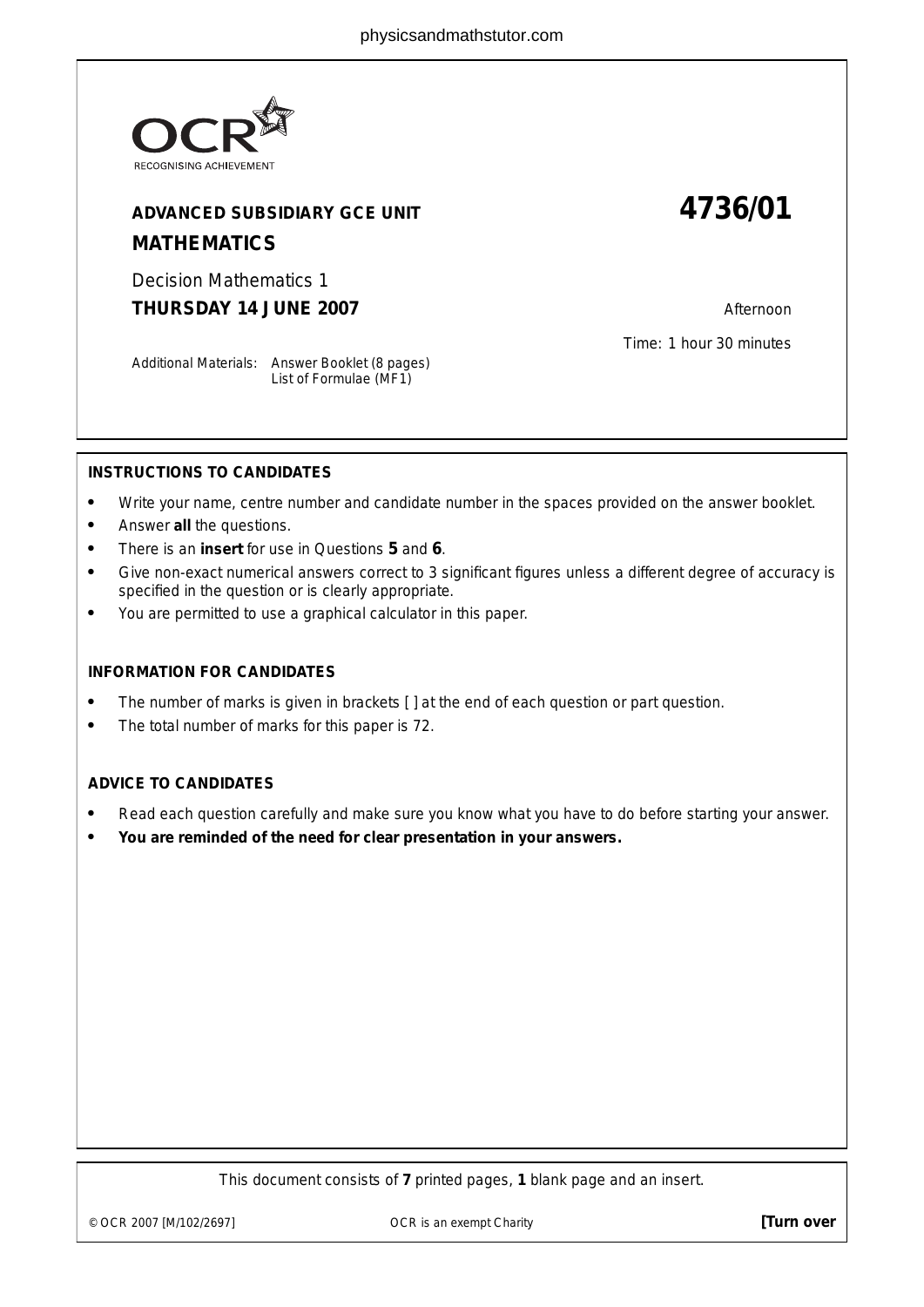### **2**

**1** Two graphs *A* and *B* are shown below.



- **(i)** Write down an example of a cycle on graph *A*. [1]
- (ii) Why is  $U-Y-V-Z-Y-X$  not a path on graph  $B$ ? [1]
- **(iii)** How many arcs would there be in a spanning tree for graph *A*? [1]
- **(iv)** For each graph state whether it is Eulerian, semi-Eulerian or neither. [2]
- **(v)** The graphs show designs to be etched on metal plates. The etching tool is positioned at a starting point and follows a route without repeating any arcs. It may be lifted off and positioned at a new starting point. What is the smallest number of times that the etching tool must be positioned, including the initial position, to draw each graph? [2]

An arc is drawn connecting *Q* to *U*, so that the two graphs become one. The resulting graph is not Eulerian.

**(vi)** Extra arcs are then added to make an Eulerian graph. What is the smallest number of extra arcs that need to be added? [2]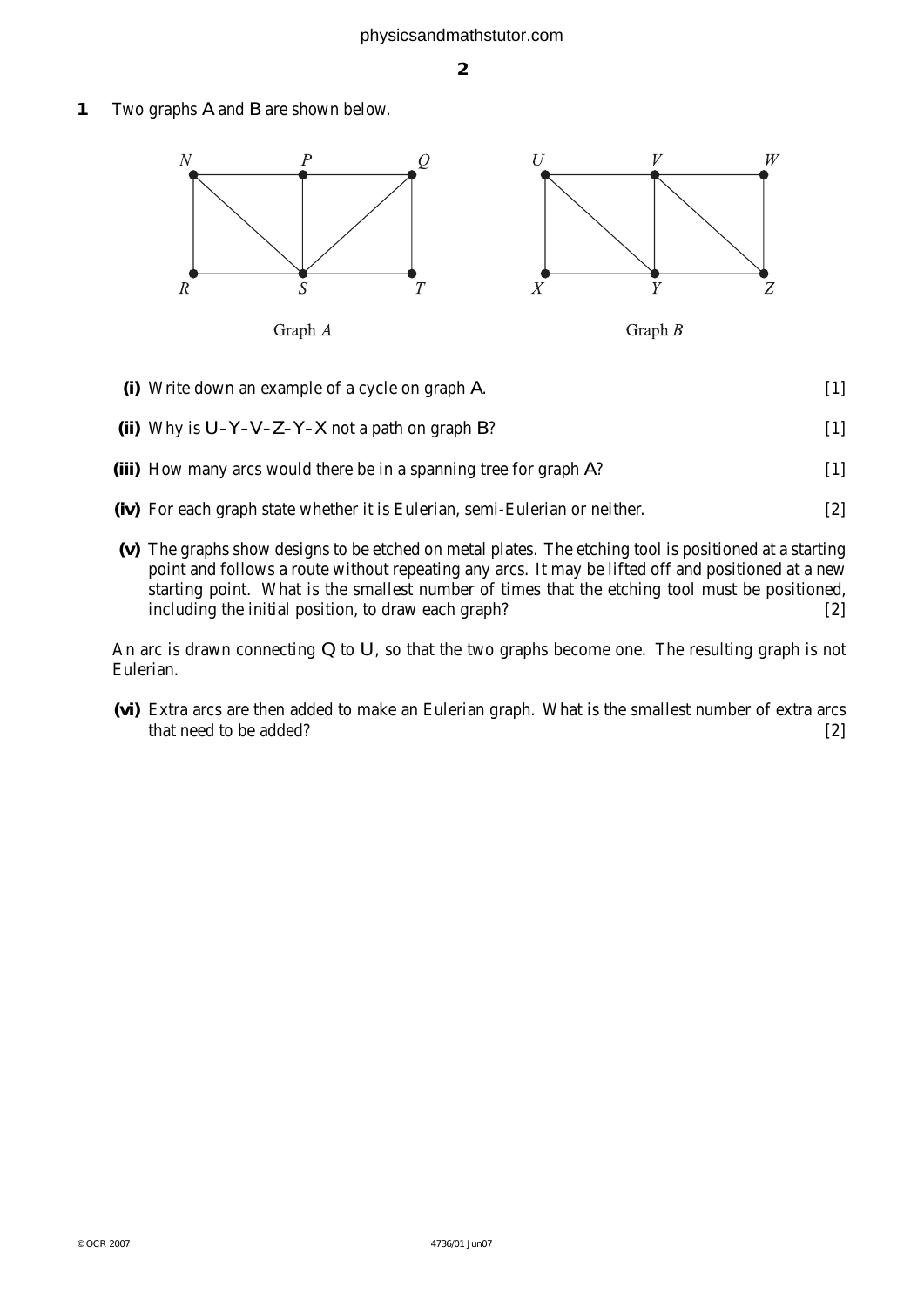**3**

**2** A landscape gardener is designing a garden. Part of the garden will be decking, part will be flowers and the rest will be grass. Let *d* be the area of decking, *f* be the area of flowers and *g* be the area of grass, all measured in  $m^2$ .

The total area of the garden is  $120 \text{ m}^2$  of which at least  $40 \text{ m}^2$  must be grass. The area of decking must not be greater than the area of flowers. Also, the area of grass must not be more than four times the area of decking.

Each square metre of grass will cost £5, each square metre of decking will cost £10 and each square metre of flowers will cost £20. These costs include labour. The landscape gardener has been instructed to come up with the design that will cost the least.

| (i) Write down a constraint in $d, f$ and g from the total area of the garden. |  |
|--------------------------------------------------------------------------------|--|
|--------------------------------------------------------------------------------|--|

**(ii)** Explain why the constraint  $g \le 4d$  is required. [1]

- **(iii)** Write down a constraint from the requirement that the area of decking must not be greater than the area of flowers. [1]
- **(iv)** Write down a constraint from the requirement that at least  $40 \text{ m}^2$  of the garden must be grass and write down the minimum feasible values for each of  $d$  and  $f$ . [3]
- **(v)** Write down the objective function to be minimised. [1]
- **(vi)** Write down the resulting LP problem, using slack variables to express the constraints from parts **(ii)** and **(iii)** as equations. [3]

(You are **not** required to solve the resulting LP problem.)

- **3** (i) Use shuttle sort to sort the five numbers 8, 6, 9, 7, 5 into increasing order. Write down the list that results at the end of each pass. Calculate and record the number of comparisons and the number of swaps that are made in each pass. [6]
	- **(ii)** The algorithm below is **part** of another method for sorting a list into increasing order. Apply it to the list  $8, 6, 9, 7, 5$ . Show the result of each step.  $[5]$ 
		- Step 1: Input the original list and call it list *A*. Step 2: Remove the first item in list *A* and call this item *X*. Step 3: If the first item remaining in list *A* is less than *X* move it to list *B*, otherwise move it to list *C*. Step 4: If the next item remaining in list *A* is less than *X* move it to become the next item in list *B*, otherwise move it to become the next item in list *C*. Step 5: If there are still items in list A, repeat Step 4. Step 6: Count the number of items in list *B* and call this *N*. Step 7: Put the items in list *B* at positions 1 to *N* of list *A*, item *X* at position  $N+1$  of list *A* and the items in list *C* at positions  $N+2$  onwards of list *A*.
		- Step 8: Display list *A*.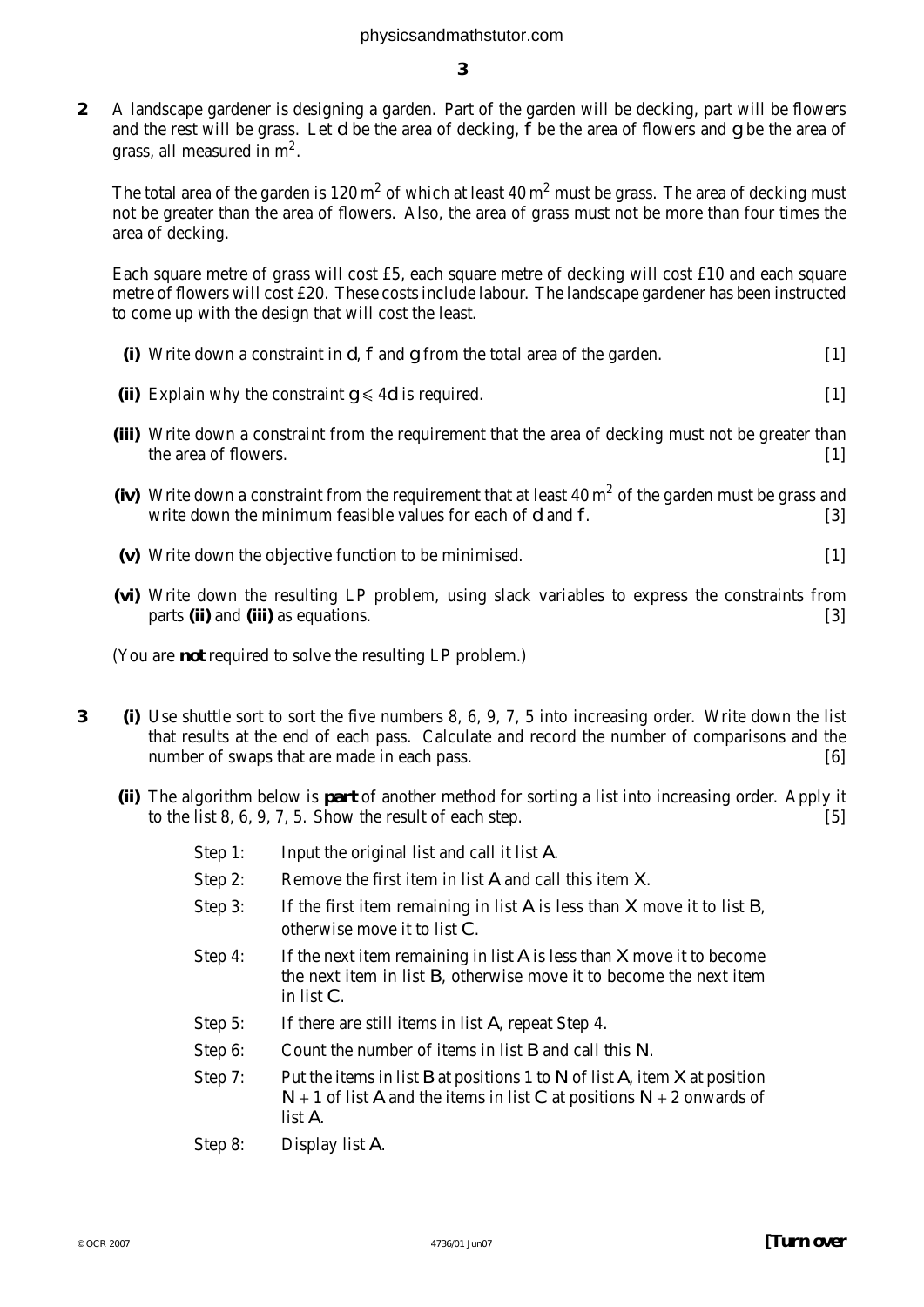**4** Consider the linear programming problem:

| maximise   | $P = 3x - 5y$ ,           |
|------------|---------------------------|
| subject to | $x + 5y \le 12$ ,         |
|            | $x - 5y \le 10$ ,         |
|            | $3x + 10y \le 45$ ,       |
| and        | $x \geq 0$ , $y \geq 0$ . |

- **(i)** Represent the problem as an initial Simplex tableau. [3]
- **(ii)** Identify the entry on which to pivot for the first iteration of the Simplex algorithm. Explain how you made your choice of column and row. [2]
- **(iii)** Perform **one** iteration of the Simplex algorithm. Write down the values of *x*, *y* and *P* after this iteration. iteration. [6]
- (iv) Show that  $x = 11$ ,  $y = 0.2$  is a feasible solution and that it gives a bigger value of *P* than that in part (iii). part **(iii)**. [2]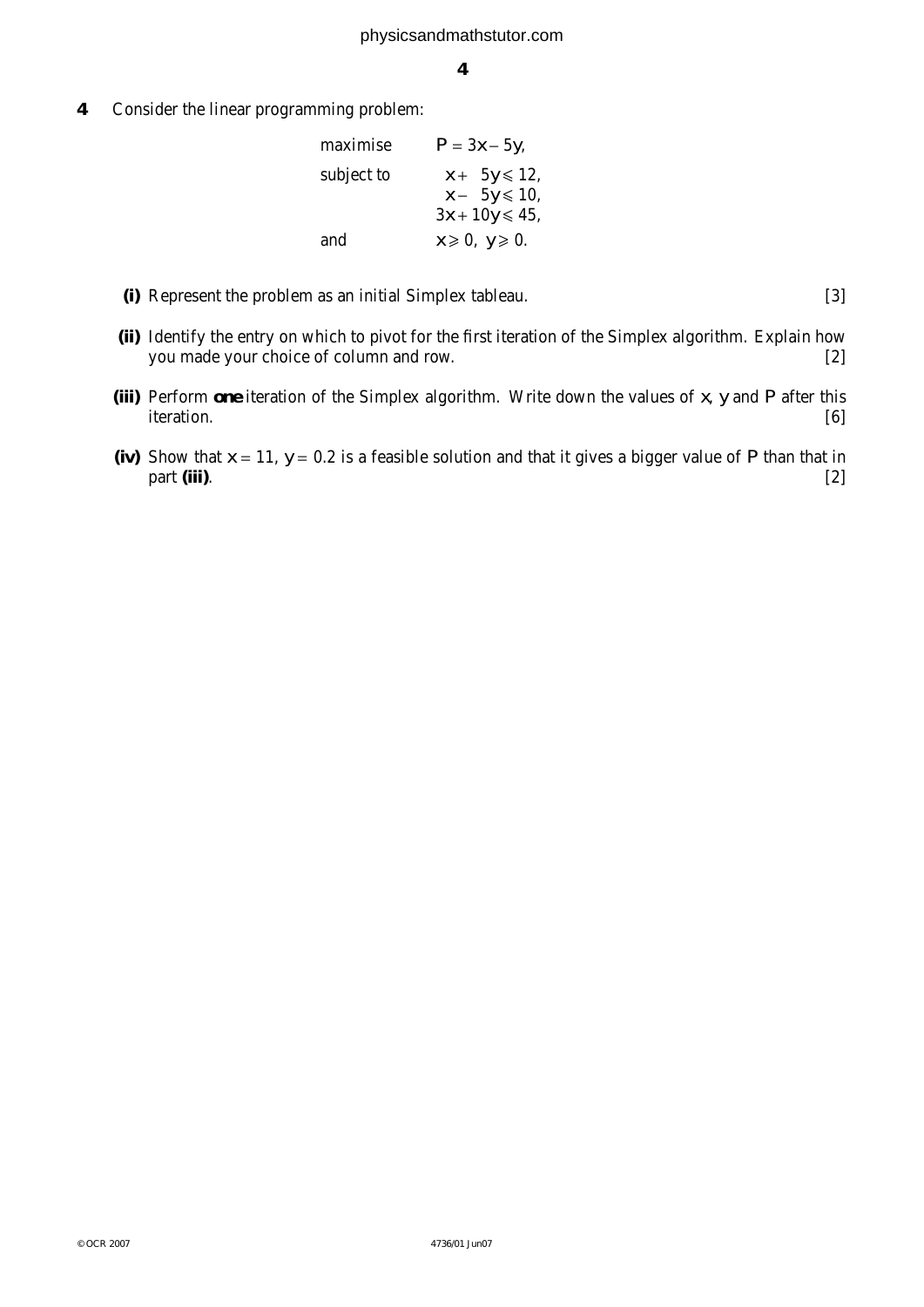## **5 Answer this question on the insert provided.**

The network below represents a simplified map of a building. The arcs represent corridors and the weights on the arcs represent the lengths of the corridors, in metres.

The sum of the weights on the arcs is 765 metres.



- **(i)** Janice is the cleaning supervisor in the building. She is at the position marked as *J* when she is called to attend a cleaning emergency at *B*. On the network in the insert, use Dijkstra's algorithm, starting from vertex *J* and continuing until *B* is given a permanent label, to find the shortest path from *J* to *B* and the length of this path. [7]
- **(ii)** In her job Janice has to walk along each of the corridors represented on the network. This requires finding a route that covers every arc at least once, starting and ending at *J*. Showing all your working, find the shortest distance that Janice must walk to check all the corridors. [5]

The labelled vertices represent 'cleaning stations'. Janice wants to visit every cleaning station using the shortest possible route. She produces a simplified network with no repeated arcs and no arc that joins a vertex to itself.

**(iii)** On the insert, complete Janice's simplified network. Which standard network problem does Janice need to solve to find the shortest distance that she must travel? [4]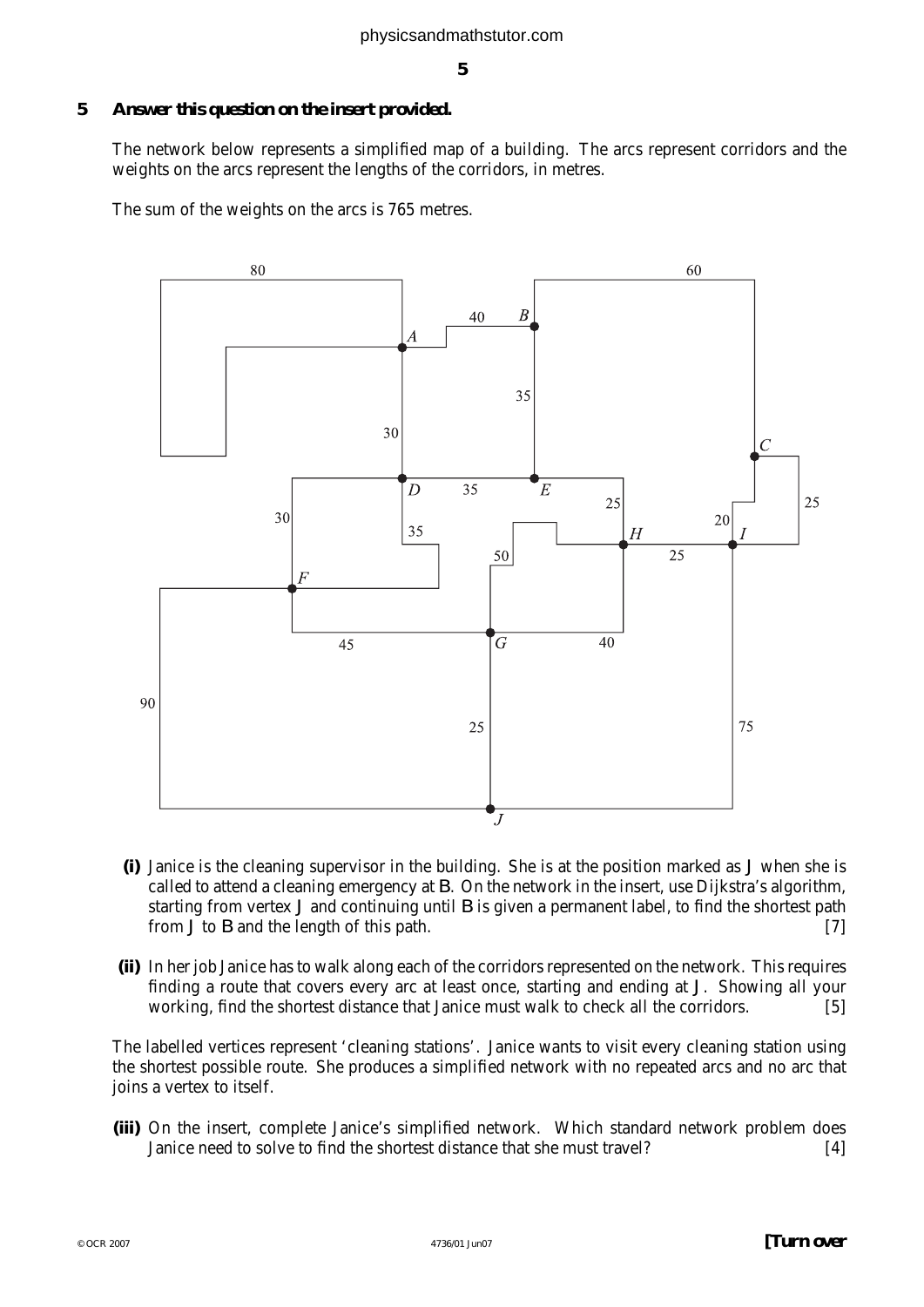#### **6**

## **6 Answer this question on the insert provided.**

The table shows the distances, in miles, along the direct roads between six villages, *A* to *F*. A dash (−) indicates that there is no direct road linking the villages.

|                  | $\boldsymbol{A}$ | $\boldsymbol{B}$ | $\boldsymbol{C}$ | $\boldsymbol{D}$ | $\boldsymbol{E}$ | $\boldsymbol{F}$ |
|------------------|------------------|------------------|------------------|------------------|------------------|------------------|
| $\boldsymbol{A}$ |                  | 6                | 3                |                  |                  |                  |
| $\boldsymbol{B}$ | 6                |                  | 5                | 6                |                  | 14               |
| $\boldsymbol{C}$ | 3                | 5                |                  | 8                |                  | 10               |
| $\boldsymbol{D}$ |                  | 6                | 8                |                  | 3                | 8                |
| $\cal E$         |                  |                  |                  | 3                |                  |                  |
| $\overline{F}$   |                  | 14               | 10               | 8                |                  |                  |

- **(i)** On the table in the insert, use Prim's algorithm to find a minimum spanning tree. Start by crossing out row *A*. Show which entries in the table are chosen and indicate the order in which the rows are deleted. Draw your minimum spanning tree and state its total weight. [6]
- **(ii)** By deleting vertex *B* and the arcs joined to vertex *B*, calculate a lower bound for the length of the shortest cycle through all the vertices. [3]
- **(iii)** Apply the nearest neighbour method to the table above, starting from *F*, to find a cycle that passes through every vertex and use this to write down an upper bound for the length of the shortest cycle through all the vertices. [4]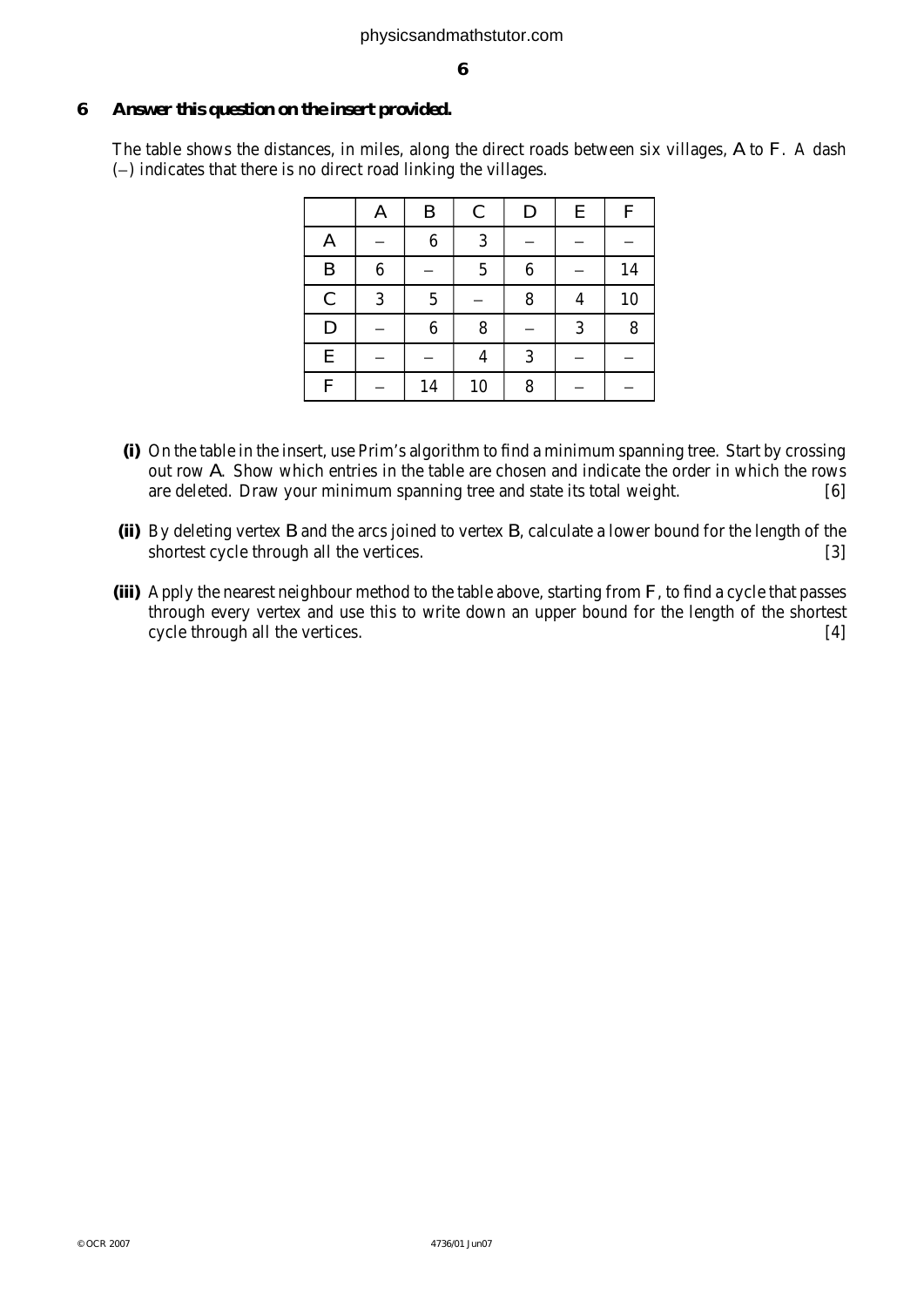## **7**

## **BLANK PAGE**